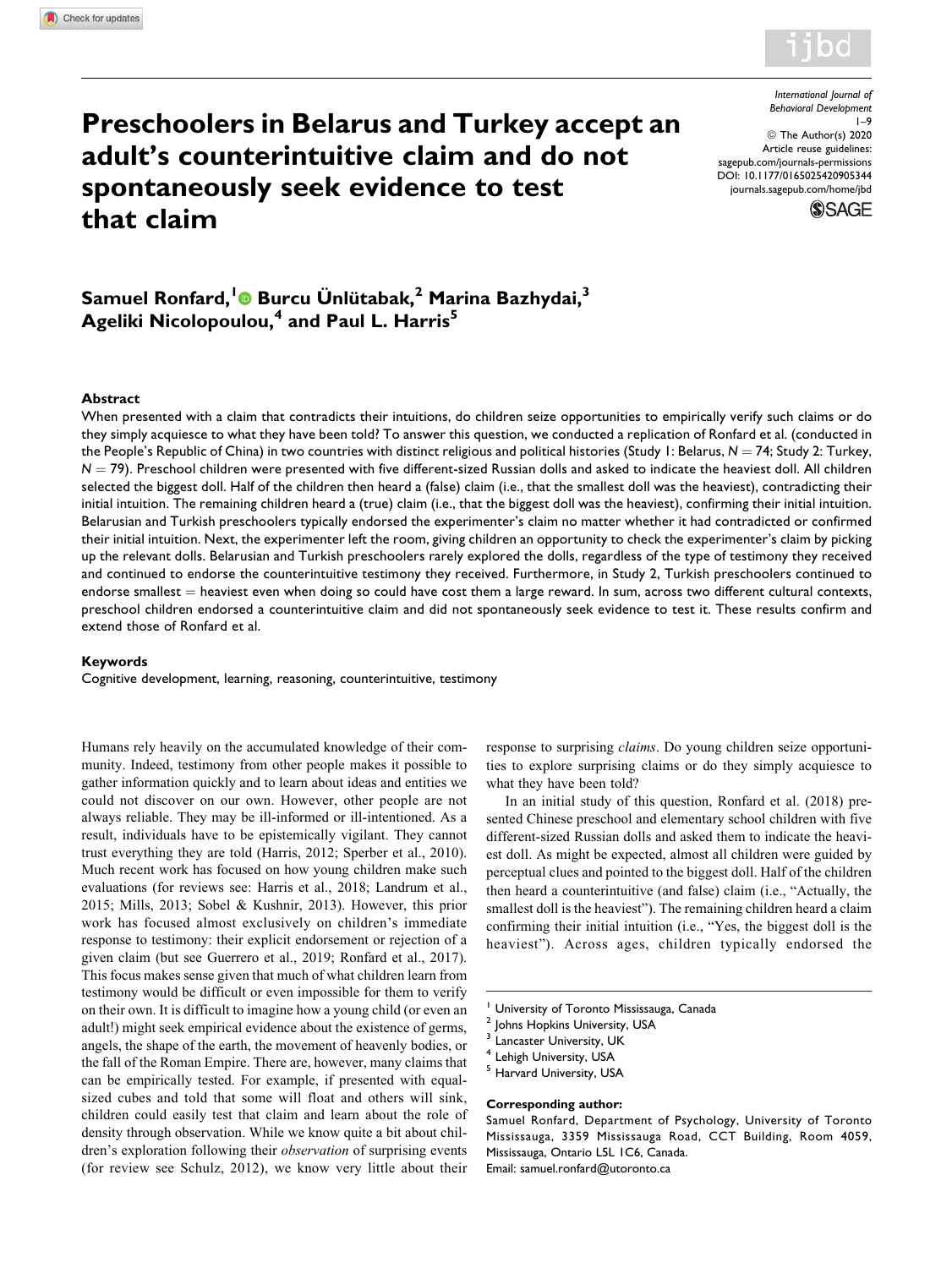experimenter's claim even when it was counterintuitive. However, a developmental difference in children's subsequent behavior was clear when the experimenter left the room—preschool children rarely explored the objects, no matter what claim the experimenter had made. By contrast, elementary school children explored the dolls more if the experimenter had made a counterintuitive claim (as opposed to a claim that confirmed their intuition). Thus, at least among Chinese preschoolers, the spontaneous testing of counterintuitive claims develops slowly: when presented with a claim that conflicts with their intuitions, older children evaluate and test it whereas younger children acquiesce, a pattern consistent with developments in children's epistemological thinking, for example, their understanding that factual claims are verifiable, and their

ability to design an experiment (Butler et al., 2018; Chen & Klahr,

1999; Koerber & Osterhaus, 2019; Osterhaus et al., 2017). In the current study, we conducted a replication of Ronfard et al. (2018) to test whether the lack of spontaneous first-hand exploration following a surprising claim observed in Chinese preschoolers is also observed in countries that differ sharply from mainland China: Belarus and Turkey. Belarus and Turkey provide an interesting context to examine whether young children endorse and empirically examine adult claims that are in conflict with their first-hand observation. Belarus' history as a mostly agrarian society and as a member of the Soviet Union means that its citizens endorse conformity, respect for authority, and self-reliance. However, Belarusian society is also connected to Western Europe and its developing national identity prizes individualism (Radzik, 2001). In Turkey, the global spread of urbanization, formal schooling, and socioeconomic development lead Turkish families to adopt a dialectical synthesis of traditional and individualistic values (Kağıtçıbaşı, 1990; 2005). Children's financial contribution to the family is no longer important but parents still preserve their traditional values and psychological interdependence between generations continues. In this regard, showing respect for elders and deference to authority are still highly valued and children are socialized to hold adults' wishes and opinions in high esteem.

Given the tension between independence and respect for authority in both countries, we collected information about parents' endorsement of authoritarian values within each sample to look at whether individual differences in children's endorsement of counterintuitive claims and their exploration of such claims is associated with their parents' socialization goals (Reifen Tagar et al., 2014). Specifically, we tested the hypothesis that preschool children growing up in more authoritarian families may be less likely to seize an opportunity to test an adult's surprising claim than children growing up in less authoritarian families because of the greater respect for authority instilled in them by their parents.

In sum, the current study seeks to replicate and extend the earlier findings with Chinese preschoolers by Ronfard et al. (2018) in two distinct cultures. In doing so, the study would extend the generalizability of the results beyond the Chinese context and offer an opportunity to probe the impact of parental socialization goals on children's exploration—as indexed by the extent to which parents endorse authoritarian values. Finally, by replicating the method and analyses of Ronfard et al. (2018) in Turkey and Belarus, the findings will strengthen the scientific record (Zwaan et al., 2017) and contribute important data from populations usually ignored by developmental researchers (Nielsen et al., 2017), that is, populations that are not from Western, Educated, Industrialized, Rich, and Democratic societies (Henrich et al., 2010)

Table 1. Descriptive statistics by condition (Belarus).

|          | Counterintuitive testimony         | Confirming testimony               |
|----------|------------------------------------|------------------------------------|
| Prime    | $N = 20$ , 11 girls                | $N = 17$ , 10 girls                |
|          | $M_{\text{age}} = 4.59, SD = .76$  | $M_{\text{age}} = 4.89, SD = .58$  |
|          | Age Range = $3.21 - 5.85$          | Age Range = $3.95 - 5.77$          |
| No prime | $N = 21$ , 12 girls                | $N = 16$ , 11 girls                |
|          | $M_{\text{age}} = 4.67$ , SD = .85 | $M_{\text{age}} = 4.68$ , SD = .72 |
|          | Age Range = $2.98 - 5.69$          | Age Range = $3.73 - 5.74$          |

### Study 1: Belarus

### Data Availability

The data and syntax files for this study are openly available at the Open Science Framework at [https://osf.io/wsbuh/?view\\_](https://osf.io/wsbuh/?view_only=94e064017cd2414584a60387b2702e98) [only](https://osf.io/wsbuh/?view_only=94e064017cd2414584a60387b2702e98)¼[94e064017cd2414584a60387b2702e98](https://osf.io/wsbuh/?view_only=94e064017cd2414584a60387b2702e98).

#### **Participants**

We recruited a total of 86 children from 3 preschools in the city of Minsk, Belarus. Our sample size was designed to match the preschool sample from Ronfard et al. (2018; which was comprised of 81 children) after accounting for attrition. Of these 86 children, 12 children were recruited but not included in our analyses because of equipment failure or experimenter error  $(n = 7)$  or because children lifted the dolls prior to the experimenter leaving the room  $(n = 4)$ . Thus, our final sample was composed of 74 children (44 female;  $M_{\text{age}} = 4.70$ ,  $SD = .74$ , Range = 2.98–5.85; School 1,  $n = 25$ ; School 2,  $n = 38$ ; and School 3,  $n = 11$ ). Preliminary analyses revealed no effect of school on our results.

We randomly assigned children to two conditions: counterintuitive testimony and confirming testimony and then to either a prime to explore or no prime to explore (see Table 1 for descriptive statistics). We obtained a sample that was relatively diverse in family background. Parents reported on the level of education that they and their partner had completed (72 out of 74, or 97% of parents answered this question) and on their income level (71 out of 74, or 96% of parents answered this question). Of the parents who responded, 25% reported that neither parent had earned a college degree and 75% reported that at least one parent had earned a college degree. Parents reported having: a higher-income level (1%), a middle-income level (86%), a lower-income level (1%), or did not want to report their income level (12%). The surveys were mostly completed by children's mothers (86% mothers and 14% fathers).

This study was approved by the Ethics Committees of Harvard University (IRB#1242). Parents of participants gave informed consent in writing before children participated in the study and children gave verbal assent.

### **Materials**

We used five, different-sized, Russian nesting dolls; each doll was attached to a square base for stability. Size and weight were correlated—the smallest doll was the lightest, and the biggest doll was the heaviest. The dolls and their bases were painted white. They were arranged on a tray placed on the table so that the biggest doll was on the child's left and the smallest doll was on the child's right (Figure 1). The experimenter and the child sat next to each other at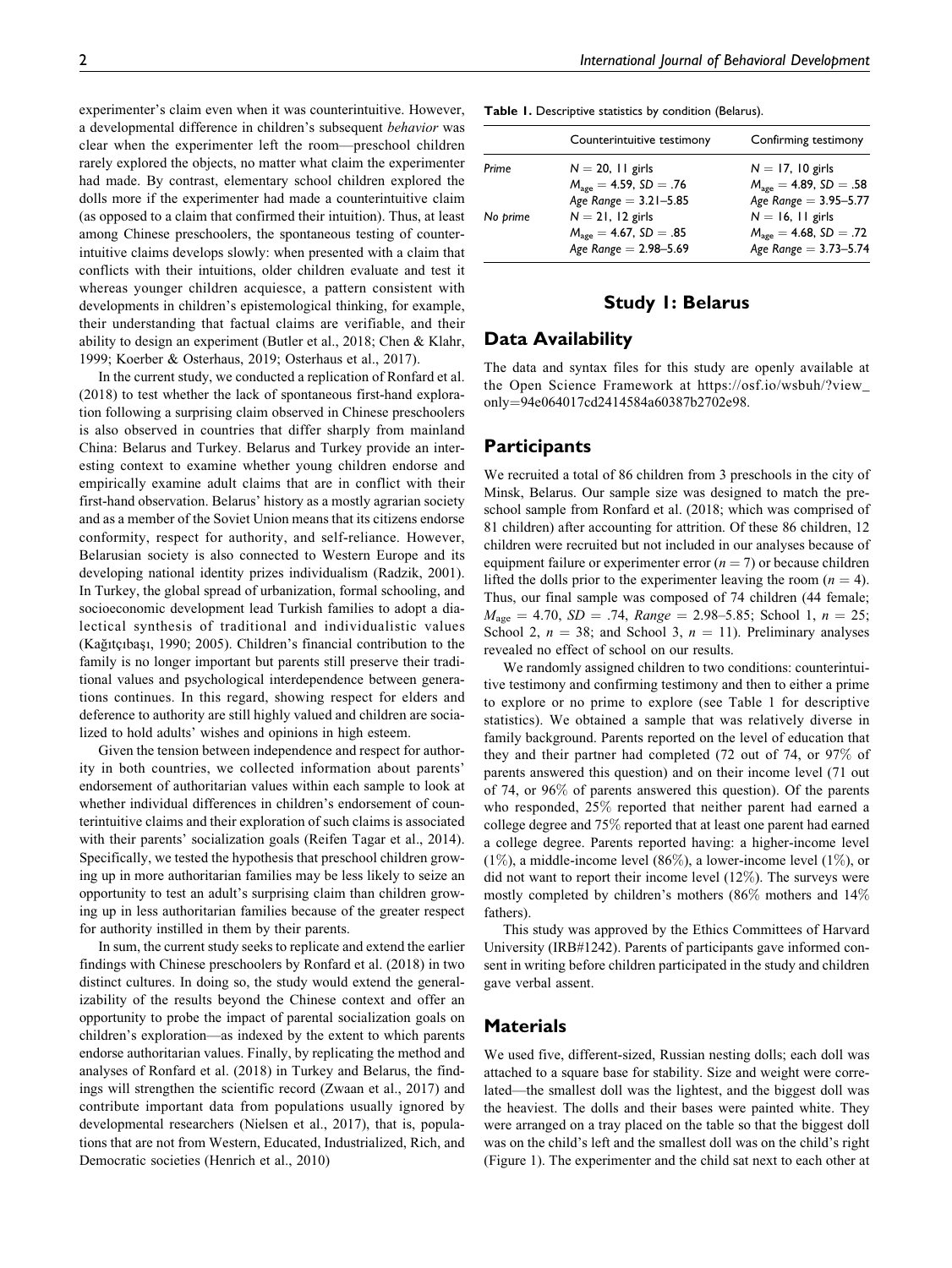

Figure 1. Stimuli used in the experiment.

the table. The dolls were approximately  $18<sup>′′</sup>$  from the table edge nearest to the child. The experimental session was discreetly recorded using a laptop camera with a darkened screen.

# Procedure

The six-phase procedure for this study was identical to that used by Ronfard et al. (2018). Children were individually tested in a separate room at their school by a female Belarusian experimenter fluent in Russian—the native language of the children and the language used in the school.

#### Initial Judgment

The experimenter asked children to point to the heaviest doll: "Which doll do you think is the heaviest?" Children were then asked an open-ended question inviting them to explain their judgment: "You think this one is the heaviest—why do you think it is the heaviest?"

#### **Testimony**

Children were randomly assigned to receive either counterintuitive testimony (i.e., smallest  $=$  heaviest) or testimony that confirmed their intuition (i.e., biggest  $=$  heaviest). In the counterintuitive testimony condition, the experimenter told children:

Actually, that one is not the heaviest; this one here (pointing to the smallest one on the right) is the heaviest. It is heavier than all of the other ones. It's heavier than this one, this one, this one, this one (starting with the biggest one and moving to the second smallest one).

Note that this statement was false because, fully consistent with the appearance of the dolls, the smallest doll was the lightest and the biggest doll was the heaviest. In the confirming testimony condition, the experimenter told children:

Yes, that one is the heaviest, and this one here (pointing to the smallest one on the right) is the lightest. This one (pointing to the biggest one) is heavier than all of the other ones. It is heavier than this one, this one, this one, and this one (starting with the second largest one and moving to the smallest one).

# Post-Testimony Judgment

Children were again asked to identify the heaviest doll and to provide an explanation for their judgment using the same wording as for the initial judgment: "Which doll do you think is the heaviest?" Children were also asked to recall which doll the experimenter had identified as the heaviest: "Can you point to the one I said was the heaviest?"

# Opportunity to Explore the Dolls

For children in the no prime condition, the experimenter then told children that she was going next door to use her phone for a moment but that she would come right back. For children assigned to the prime condition, she added, just before leaving: "I'll move the dolls a bit closer to you" and pushed the tray so that the dolls were about 6 inches from the child. She then walked out of the room and returned after 60 s.

# Opportunity to Report Exploration to the Experimenter

Once the experimenter returned, she said, "Let's see—we were talking about the dolls," and paused for 10 s to offer children an opportunity to initiate a conversation with her following their opportunity to explore the dolls. If children did not spontaneously comment, she prompted children: "Okay, we're almost done. Is there anything you want to tell me?"

#### Final Judgment

Children were again asked to identify the heaviest doll and to provide an explanation for their judgment using the same wording as the initial judgment.

# Coding

To investigate children's exploration, we coded from the video how many times each child picked up each of the five dolls. Two research assistants, blind to the hypotheses of the study, coded 100% of the videos for children's exploration of the doll. Both coders were also blind to children's age, condition, and judgments about the dolls. Inter-rater agreement, as measured by Cohen's Kappa ( $\kappa$ ) for each doll, was excellent: smallest doll,  $\kappa = .90$ ;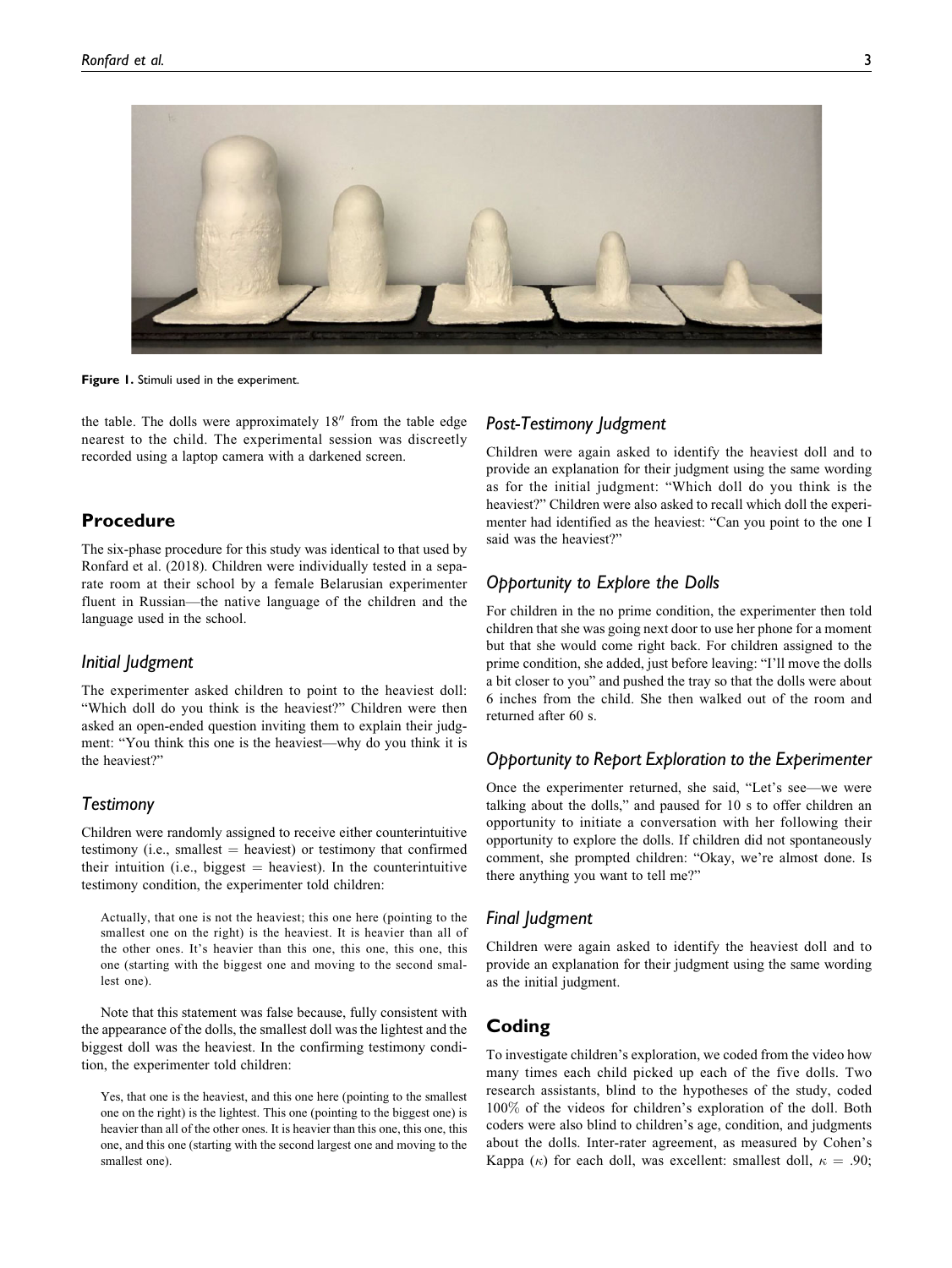| Timing of judgment                           | Confirming ( $N = 33$ ; %) Counter ( $N = 41$ ; %) |     |
|----------------------------------------------|----------------------------------------------------|-----|
| Initial                                      | 100                                                | 100 |
| Post-testimony                               | 100                                                | 13  |
| Post-opportunity to<br>spontaneously explore | 97                                                 | 27  |

Table 2. Percentage of Belarusian children in each condition who claimed that the biggest doll was the heaviest at three successive time-points.

second smallest doll,  $\kappa = .93$ ; middle doll,  $\kappa = .83$ ; second biggest doll,  $\kappa = .89$ ; and biggest doll,  $\kappa = .94$ .

# Measure of Parent's Endorsement of Authoritarian Values

Parents were asked to indicate in four forced-choice items which of two child-rearing values (authoritarian vs. non-authoritarian) they found more important (Feldman & Stenner, 1997; Stenner, 2005). The value pairs were "independence" versus "respect for elders," "obedience" versus "self-reliance," "curiosity" versus "good manners," and "being considerate" versus "[being] well-behaved." After scoring  $(1 = \text{authoritarian response}, 0 = \text{non-authorizontal}$ response), responses were averaged to run from 0 to 1, with higher scores indicating a stronger authoritarian predisposition. When parents did not complete all 4 items, a pro-rated score based on the number of items completed was created. Responses were obtained from 67 out of 74 parents (91%),  $M = .29$ ,  $SD = .34$ , and Range = 0–1. The reliability of the scale, computed based on the 44 children for whom parents had answered all four questions, was Cronbach's alpha  $(\alpha) = .37$ .

### **Results**

We analyze children's: (i) initial and post-testimony weight judgments, (ii) exploration of the dolls, (iii) post-exploration weight judgments, and (iv) post-exploration weight judgments as a function of children's exploration. Neither parental authoritarianism nor children's age-predicted variability in children's judgments and exploration; details of these analyses can be found in Online Supplementary Materials.

# Children's Initial and Post-Testimony Weight Judgments

As Table 2 shows, all children initially stated, as expected, that the biggest doll was the heaviest. Analysis of children's explanations confirmed that children associated greater size with greater weight: 77% of children mentioned size as a justification of their selection whereas the remaining children either did not provide an explanation (19%) or provided an explanation unrelated to the size of the dolls  $(4\%)$ .

Among those children who heard testimony confirming their initial judgment, 32 of 33 children continued to make the same judgment post-testimony and one child failed to provide a response, McNemar Test (binomial test for this and all subsequent tests)  $=$ 1.0. In contrast, among children who heard testimony conflicting with their initial judgment only 5 of 41 continued to make the same judgment post-testimony and two children failed to provide a response. Thus, few children persisted with their initial judgment



Figure 2. Number of times each doll was picked up by Belarusian preschoolers when the experimenter left the room by condition. Error bars represent 95% confidence intervals. Confirming Testimony Condition ( $N =$ 33) and Counter Testimony Condition ( $N = 41$ ).

in the counterintuitive testimony condition, McNemar Test,  $p < .001$ . They justified their response by simply repeating what they had been told (44%, "The smallest is the heaviest"), failed to provide a justification  $(41\%)$ , or provided other unrelated explanations (15%, e.g., "It's the middle one"). Comparing across conditions, children who received counterintuitive testimony endorsed the biggest doll as the heaviest significantly less often than children who received confirming testimony,  $\chi^2(1, N = 71) = 53.53$ ,  $p < .001$ , Cramér's  $V = .86$ . Thus, the type of testimony children received markedly affected their identification of the heaviest doll.

# Children's Exploration of the Dolls

In Figure 2, we display the mean number of times children picked up each doll by condition. We conducted a mixed analysis of variance (ANOVA) with the between-subject factors of Testimony Type (2: Counterintuitive vs. Confirming), and Priming (2: Prime vs. no Prime), and the within-subject factor of Doll (5: one [i.e., smallest], two, three, four, and five [i.e., biggest]) on the number of times children picked up a doll. This analysis revealed an effect of Doll,  $F(4, 280) = 3.59, p = .007$ , and  $\eta_p^2 = .05$ . Children tended to pick up the smallest and the biggest dolls more frequently than the dolls of intermediate sizes. Critically, however, there was no effect of Testimony or of receiving a Prime or significant interactions. By implication, counterintuitive testimony did not provoke Belarusian preschool children to test the experimenter's claim. This lack of selective exploration does not seem to reflect shyness on the part of children. Children rarely explored the dolls even when they were primed to explore and had received testimony that the smallest  $=$  heaviest. Indeed, the percentage of children who picked up at least one doll was low across all conditions: Counter Testimony No Prompt  $= 33\%$  (7 out of 21), Counter Testimony Prompt  $= 25\%$ (5 out of 20), Confirming Testimony No Prompt  $= 13\%$  (2 out of 16), and Confirming Testimony Prompt  $= 29\%$  (5 out of 17).

# Post-Exploration Weight Judgments

Following the return of the experimenter, few children in the counterintuitive and confirming testimony conditions commented on the weight of the dolls or on the fact that they had picked up the dolls (see Online Supplementary Materials). When the experimenter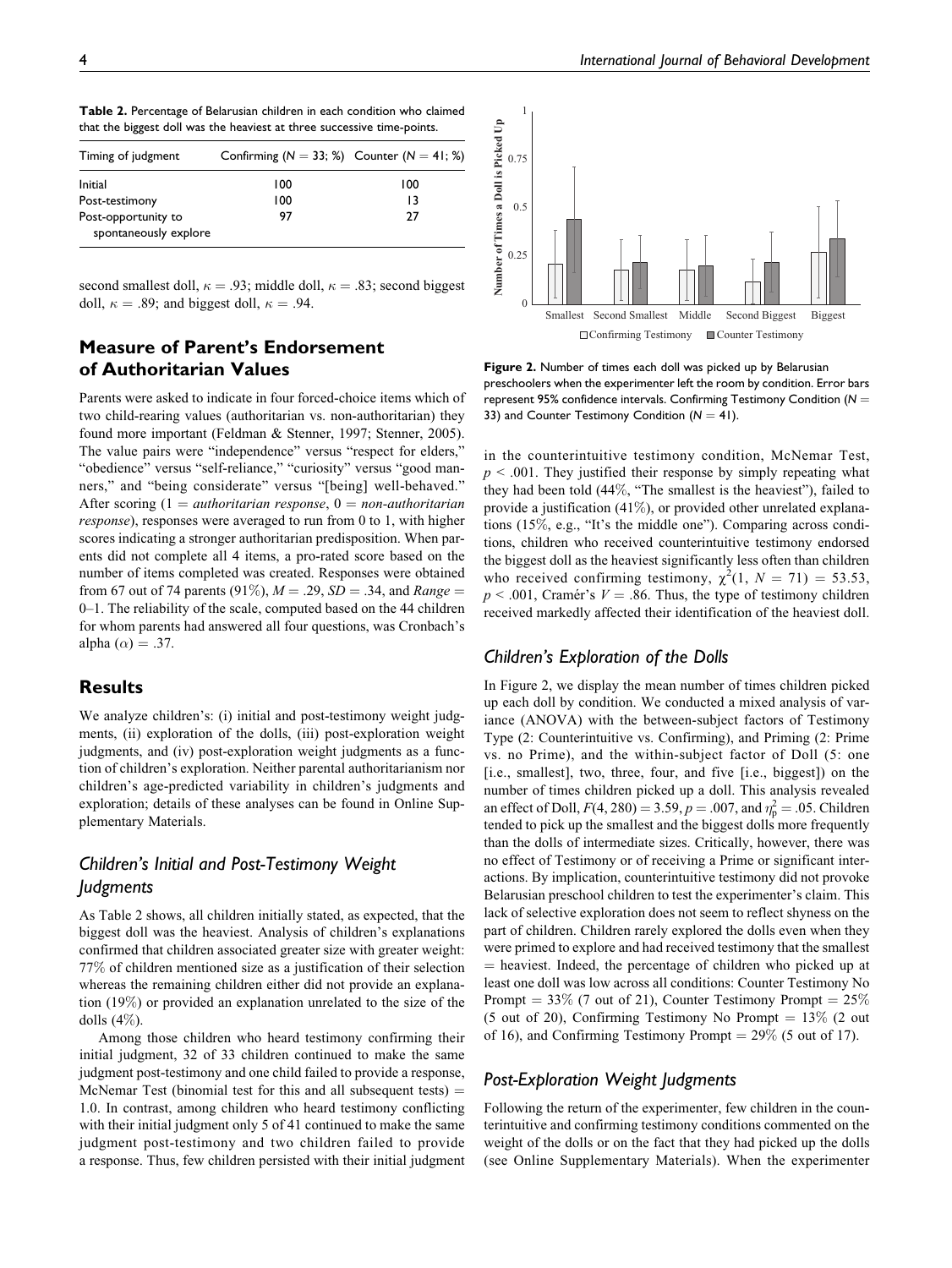asked children to identify the heaviest doll a final time, a clear condition emerged (Table 2). Children who had received testimony confirming their intuitions that the biggest doll was the heaviest continued to claim that the biggest doll was the heaviest. There was a modest change in children's endorsement of the smallest  $=$  heaviest in the counterintuitive testimony condition, but this fell short of significance, McNemar Test,  $p = .07$ . Moreover, at the end of the experiment, the type of testimony children had received continued to markedly affect their judgments of the doll's weights,  $\chi^2(1, N = 71) = 36.95, p < .001$ , and Cramér's  $V = .71$ .

# Post-Exploration Weight Judgments as a Function of Children's Exploration

To provide a more targeted assessment of whether children's exploration impacted their subsequent weight judgments, we analyzed those judgments as a function of whether children had explored the dolls in the experimenter's absence, restricting our analysis to children who had received counterintuitive testimony. Following the coding scheme of Ronfard et al. (2018), we operationalized exploration as children's decision to lift the biggest and the smallest doll (picked up one after another, i.e., not simultaneously). As compared to children who did not explore in this fashion, a greater percentage of children who did explore stated that the biggest doll was the heaviest on their final judgments (23% vs. 40%) but this difference was not statistically significant,  $\chi^2(1, N = 41) = 1.17, p = .28$ , and Cramér's  $V = .17$ .

# Study 1: Summary

Overall, these data indicate that preschool children in Belarus, like their peers in China (Ronfard et al., 2018), used perceptual clues to infer that the biggest doll was the heaviest doll. Nevertheless, when provided with a claim running counter to that intuition, most children accepted that claim. In addition, they were no more likely to seek out empirical evidence following that counterintuitive claim than following a claim confirming their intuitions. When surveying the overall pattern of children's responses across the successive steps of the experimental procedure in the counterintuitive condition only, four groups emerged. The majority of children (54%,  $n = 22$ ) endorsed the experimenter's claim, did not test it, and continued to endorse it at the posttest. Another 15% ( $n = 6$ ) of children did not test the experimenter's claim but vacillated in their endorsement of it, for example endorsing it immediately after hearing it but not when the experimenter returned to the room or vice versa. A very small group of children (7%,  $n = 3$ ) were skeptical of the claim initially (did not endorse it), but did not test it, and did not endorse it on the experimenter's return. The last group of children (25%,  $n = 10$ ) did check the experimenter's claim by investigating the dolls but fewer than half of those children (i.e., only 10%,  $n = 4$ , of the children in the counterintuitive condition) went on to state that the biggest doll was the heaviest when the experimenter returned to the room.

In Study 2, we tested Turkish preschoolers on the same task with one noteworthy addition. To assess whether Turkish preschoolers truly believed the experimenter's claim that the smallest doll was the heaviest, we presented children with a large candy bar on one side of a balance scale. We told children that only a very heavy object could lift the candy bar and told them that if they selected a

Table 3. Descriptive statistics by condition (Study 2—Turkey).

| Counterintuitive testimony                                                           | Confirming testimony                                                                   |
|--------------------------------------------------------------------------------------|----------------------------------------------------------------------------------------|
| $N = 39, 21$ girls<br>$M_{\text{age}} = 4.41, SD = .65$<br>Age Range = $3.28 - 5.95$ | $N = 40$ , 21 girls<br>$M_{\text{age}} = 4.43$ , SD = .75<br>Age Range = $3.14 - 6.00$ |

doll heavy enough to lift the candy bar they would be able to keep it. We reasoned that if children were simply pretending to endorse the claim that the smallest doll was the heaviest then they would be significantly more likely to select the biggest doll on this task relative to the prior task when the experimenter asked them which doll was the heaviest.

# Study 2: Turkey

### Data Availability

The data and syntax files for this study are openly available at the Open Science Framework at [https://osf.io/wsbuh/?view\\_](https://osf.io/wsbuh/?view_only=94e064017cd2414584a60387b2702e98) [only](https://osf.io/wsbuh/?view_only=94e064017cd2414584a60387b2702e98)¼[94e064017cd2414584a60387b2702e98.](https://osf.io/wsbuh/?view_only=94e064017cd2414584a60387b2702e98)

#### **Participants**

We recruited a total of 89 children from 6 preschools in the city of Kayseri, Turkey. Our sample size was designed to match the preschool sample from Ronfard et al. (2018; which was comprised of 81 children) after accounting for attrition. Of these 89 children, 10 children were not included in our analyses: 2 because of experimenter error, 2 because they did not initially identify the biggest doll as the heaviest, and 6 because of equipment failure. As a result, our final sample was composed of 79 children (42 girls;  $M_{\text{age}} =$ 4.42,  $SD = .70$ , Range = 3.14–6.00; School 1,  $n = 25$ ; School 2,  $n = 18$ ; School 3,  $n = 15$ ; School 4,  $n = 13$ ; School 5,  $n = 5$ ; and School 6,  $n = 3$ ). Preliminary analyses revealed no effect of school on our results. We randomly assigned children to two conditions: counterintuitive testimony and confirming testimony (see Table 3 for descriptive statistics). Given the absence of any effect of prompt in Study 1, we did not assign children to different prompt conditions in Study 2.

We obtained a sample that was relatively highly educated in family background. All parents reported on the level of education they and their partner had completed and on their monthly expenses (as a proxy for family income). We made the decision to ask about monthly expenses rather than family income because Turkish families were hesitant to give information about their income level. Of the parents who responded: 10% reported that neither parent had completed college, 84% reported at least one parent had a college degree, and 6% reported that at least one parent had a graduate degree (Master or Doctorate). Parents were also asked to report on their monthly expenses (minimum wage at the time of testing was 2000 Turkish Liras): 5,000 or more (48%), 3,000–5,000 (32%), 1,200–3,000 (19%), and less than 650 (1%).

This study was approved by the Ethics Committees of XXXX University (IRB#1242). Parents of participants gave informed consent in writing before children participated in the study and children gave verbal assent.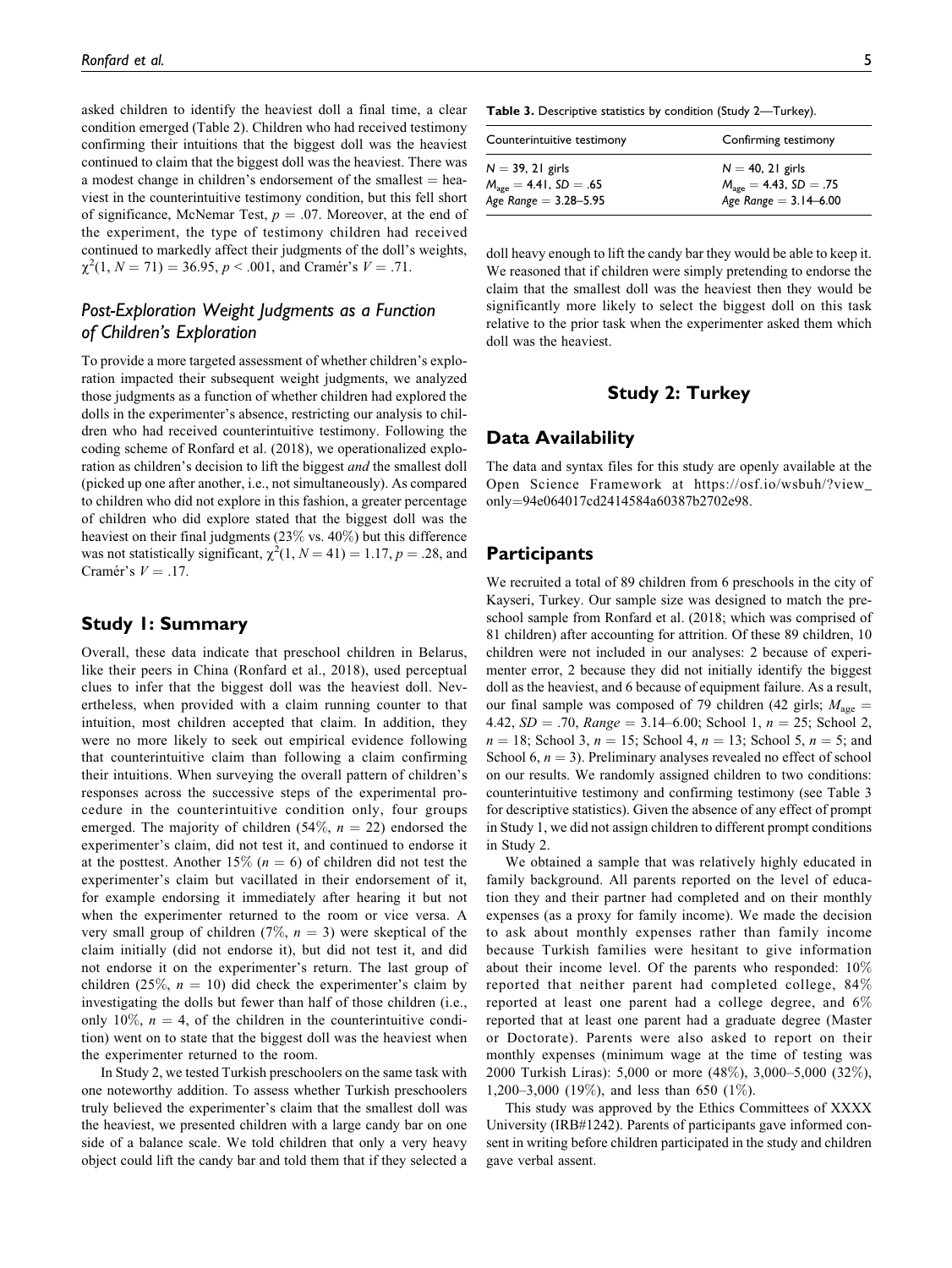

Figure 3. Balance scale similar to the one used in the final phase of Study 2.

### Procedure

The procedure for this study was identical to Ronfard et al. (2018) and to Study 1. Children were individually tested in a separate room at their school by a female Turkish experimenter fluent in Turkish. As before, the experimental procedure consisted of six phases. However, at the end of these six phases, an additional phase was added—a balance scale task (see Figure 3). Children were presented with a balance scale and were told:

I have a fun game for you to play. This is a scale. On this side, there is a box with candy. To get the candy you have to put the heaviest doll on this side so that it lifts the box of candy that is on this side. If it is not heavy, it will not lift the box of candy and you won't get any candy. You will get the candy, if you put something very heavy here that lifts the candy on this side.

Children were then asked to confirm that they understood the point of the game: "OK, so what do you need to do to get the candy in this box?" If they correctly answered, they were told: "Right, you need to put something very heavy on this side." If they responded incorrectly, the game was explained to them again and the confirmation question was asked a second time. Children were then asked to select a doll: "OK, go ahead. Put the doll you think is the heaviest on this side." The doll they selected was then placed on the balance scale so children could observe whether it was heavy enough. Note that only the biggest doll was heavy enough to tip the scale. If the child did not select the biggest doll, they were given another turn: "OK, it looks like this doll was not heavy enough. Go ahead and try another doll."

# Coding

The same coding scheme as in Study 1 was used to code children's exploration of the dolls. Two research assistants, blind to the hypotheses of the study, coded 100% of the videos for children's exploration of the doll. Both coders were blind to children's age, condition, and judgments about the dolls. Inter-rater agreement as measured by Cohen's  $\kappa$  was excellent for each doll: smallest doll,  $\kappa = .84$ ; second smallest doll,  $\kappa = 1.00$ ; middle doll,  $\kappa = 1.00$ ; second biggest doll,  $\kappa = .89$ ; and biggest doll,  $\kappa = .95$ .

# Measure of Parent's Endorsement of Authoritarian Values

The same measure of parental authoritarianism described in Study 1 was used for Study 2. Responses were obtained from 74 out of 79

Table 4. Percentage of Turkish children in each condition who claimed that the biggest doll was the heaviest at six successive time-points.

| Confirming       | Counter          |
|------------------|------------------|
| $100\%$ (n = 40) | $100\% (n = 39)$ |
| 93% ( $n = 40$ ) | $10\%$ (n = 39)  |
| 98% ( $n = 40$ ) | 28% ( $n = 39$ ) |
| 95% ( $n = 40$ ) | 33% ( $n = 39$ ) |
| $100\% (n = 2)$  | 64% ( $n = 25$ ) |
| $100\%$ (n = 40) | 77% ( $n = 39$ ) |
|                  |                  |

Note. One child in the counterintuitive testimony condition who did not select the biggest doll on the first attempt did not complete the second attempt. Thus, 25 out of the 26 children the counterintuitive testimony condition who did not select the biggest doll in the first attempt completed the second attempt.

parents (94%),  $M = .38$ ,  $SD = .28$ , and  $Range = 0-1$ . The reliability of the scale computed based on the 74 children for whom parents had answered all four questions was Cronbach's  $\alpha = .39$ .

### **Results**

We analyze children's: (i) initial and post-testimony weight judgments, (ii) exploration of the dolls, (iii) post-exploration weight judgments, (iv) post-exploration weight judgments as a function of children's exploration, and (v) children's doll selection on the balance scale task. As in Study 1, our analyses indicated that parental authoritarianism and children's age did not predict variability in children's judgments and exploration. Details of these analyses can be found in Online Supplementary Materials.

# Children's Initial and Post-Testimony Weight Judgments

As Table 4 shows, all children initially stated that the biggest doll was the heaviest. Analysis of children's explanations confirmed that children associated greater size with greater weight: 59% of children mentioned size as a justification of their selection of the biggest doll as the heaviest while the remaining children either did not provide an explanation (9%) or provided an explanation unrelated to the size of the dolls (32%).

When asked to make the post-testimony judgment, all but three children (90%) who heard testimony that confirmed their initial judgment made the same judgment, McNemar Test,  $p = 0.25$ . In contrast, very few of the children (4 out of 39) who heard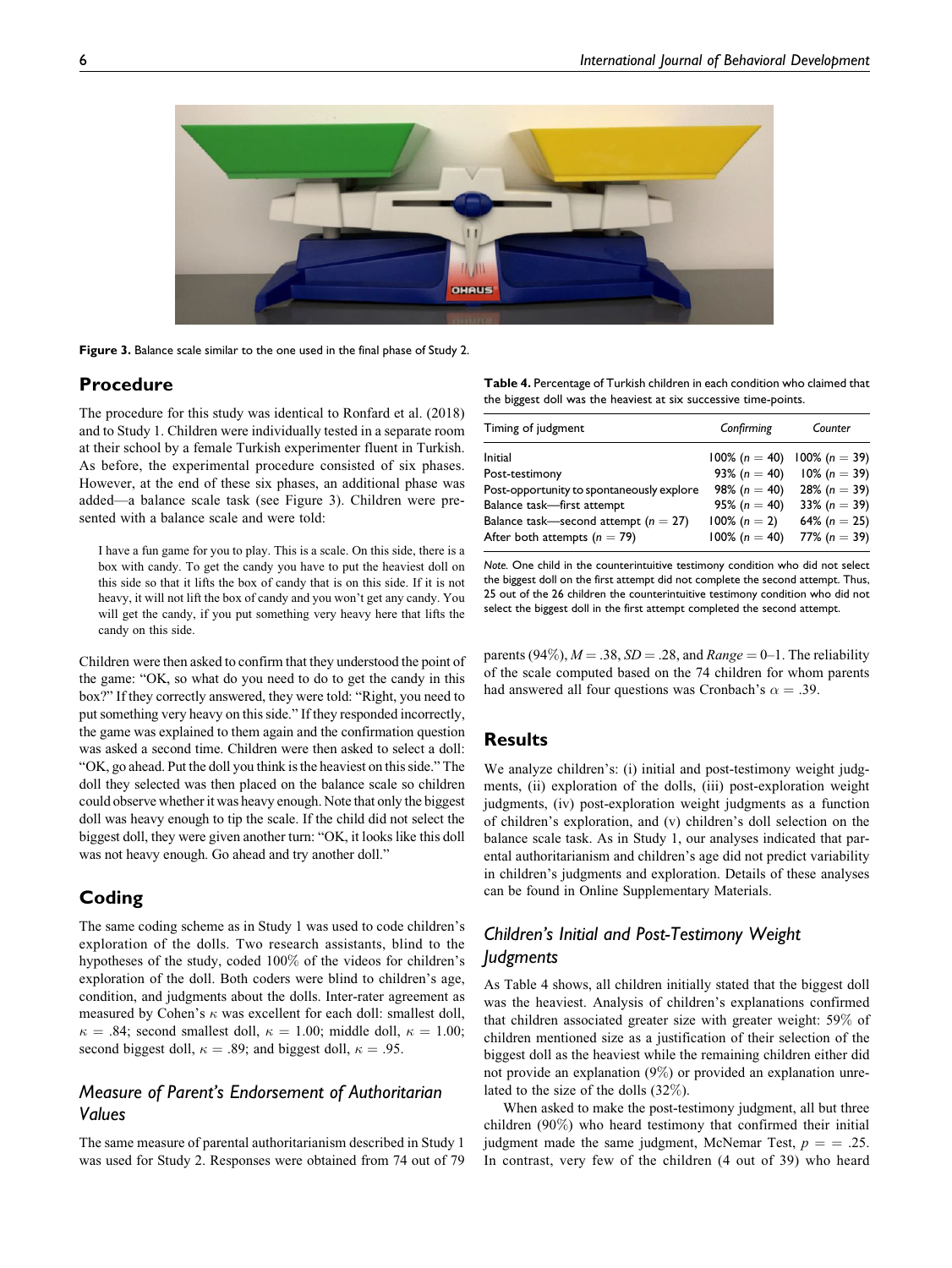

Figure 4. Number of times each doll was picked up by Turkish preschoolers when the experimenter left the room by condition. Error bars represent 95% confidence intervals. Confirming Testimony Condition  $(N = 40)$  and Counter Testimony Condition ( $N = 39$ ).

testimony that conflicted with their initial judgment continued to make the same judgment, McNemar Test,  $p < .001$ . The majority now stated that the smallest was the heaviest. Just over half of these children justified their response by simply repeating what they had been told (51.5%, "The smallest is the heaviest"). The remaining children either did not provide a justification (11.5%) or provided a justification unrelated to the testimony they received (27%, e.g., "It came to my mind"). Children who received counterintuitive testimony endorsed the biggest doll as the heaviest significantly less often than children who received confirming testimony,  $\chi^2(1, N = 79) = 53.50, p < .001$ , and Cramér's  $V = .82$ . Thus, the type of testimony children received markedly affected their posttestimony judgments of the dolls' weights.

### Children's Exploration of the Dolls

In Figure 4, we display the mean number of times children picked up each doll by condition. We conducted a mixed ANOVA with the between-subject factors of Testimony Type (2: Counterintuitive vs. Confirming) and the within-subject factor of Doll (5: one [i.e., smallest], two, three, four, and five [i.e., biggest]) on the number of times children picked up a doll. This analysis revealed an effect of Doll,  $F(4, 308) = 10.28$ ,  $p < .001$ , and  $\eta_p^2 = .12$ . Children lifted the smallest and the biggest dolls at equal rates but lifted both more frequently than the dolls of intermediate sizes, all  $p < .038$ . Critically, however, there was no effect of Testimony and no interaction of Testimony  $\times$  Doll. Counterintuitive testimony did not provoke Turkish preschool children to test the experimenter's claim by lifting the dolls more often. The percentage of children who picked up at least one doll was low across both conditions: Counter Testimony =  $49\%$  (19 out of 39) and Confirming Testimony  $= 50\%$  (20 out of 40).

#### Post-Exploration Weight Judgments

Following the return of the experimenter, few children in the counterintuitive and confirming testimony conditions commented on the weight of the dolls or on the fact that they had picked up the dolls (see Online Supplementary Materials). When the experimenter asked children about the weight of the doll a final time, a clear effect of condition emerged. Children who had received testimony confirming their intuition that the biggest doll was the heaviest continued to endorse the biggest doll as the heaviest in the postexploration phase. In contrast, although the majority of children who had received testimony that the smallest  $=$  heaviest continued to endorse that testimony in the post-exploration phase, more children claimed that biggest  $=$  heaviest at the end of the experiment than did so immediately after having received the counterintuitive testimony, McNemar Test,  $p = .039$ . Nevertheless, in the postexploration phase, the type of testimony children had received continued to markedly affect their judgments of the doll's weights,  $\chi^2(1, N = 79) = 40.81, p < .001$ , and Cramér's  $V = .72$ .

# Post-Exploration Weight Judgments as a Function of Children's Exploration

To provide a more targeted assessment of whether children's exploration impacted their subsequent weight judgments, we analyzed those judgments as a function of whether they had explored the dolls in the experimenter's absence, restricting our analysis to children who had received counterintuitive testimony. We again operationalized exploration as children's decision to pick up the biggest and the smallest doll at some point during the experimenters' absence. As compared to children who did not explore, a greater percentage of children who did explore stated that the biggest doll was the heaviest on their final judgments (18% vs. 55%),  $\chi^2(1, N = 39) = 5.25, p = .022$ , and Cramér's  $V = .37$ .

### Children's Doll Selection on the Balance Scale Task

At the end of the interview, children were told that they would earn a bag of candy if they selected a doll heavy enough to lift a bag of candy on the balance scale. Choosing the biggest doll was coded as 1 while choosing any other doll was coded as 0. On their first attempt, children's selection of which doll to put on the scale differed significantly by condition. Almost all children in the confirming testimony condition selected the biggest doll whereas only a third of children who had received counterintuitive testimony did so, 95% versus 33%,  $\chi^2(1, N = 79) = 32.82, p < .001$ , and Cramér's  $V = .64$ . Of the 26 children in the counterintuitive condition (67%) of children in that condition) who did not select the biggest doll, 23 selected the smallest doll—the doll the experimenter had claimed was the heaviest. Children who did not initially select the biggest doll and thus were not able to earn the bag of candy were given a second chance. Importantly, these children now had evidence that the smaller doll they had selected was not heavy enough and could use this evidence to change their selection for their second attempt. By the end of this second round, 100% of the children in the confirming testimony condition had selected the biggest doll. In contrast, by the end of the second round, 23% of children in the counterintuitive testimony condition still had not selected the biggest doll (Table 4).

# Study 2: Summary

Preschool children in Turkey, like their peers in Belarus (Study 1) and China (Ronfard et al., 2018), are no more likely to seek out empirical evidence following a counterintuitive claim than following a claim that confirms their intuitions. Indeed, when looking at the pattern of children's responses in the counterintuitive condition only  $(N = 39)$ , Turkish children look very similar to Belarusian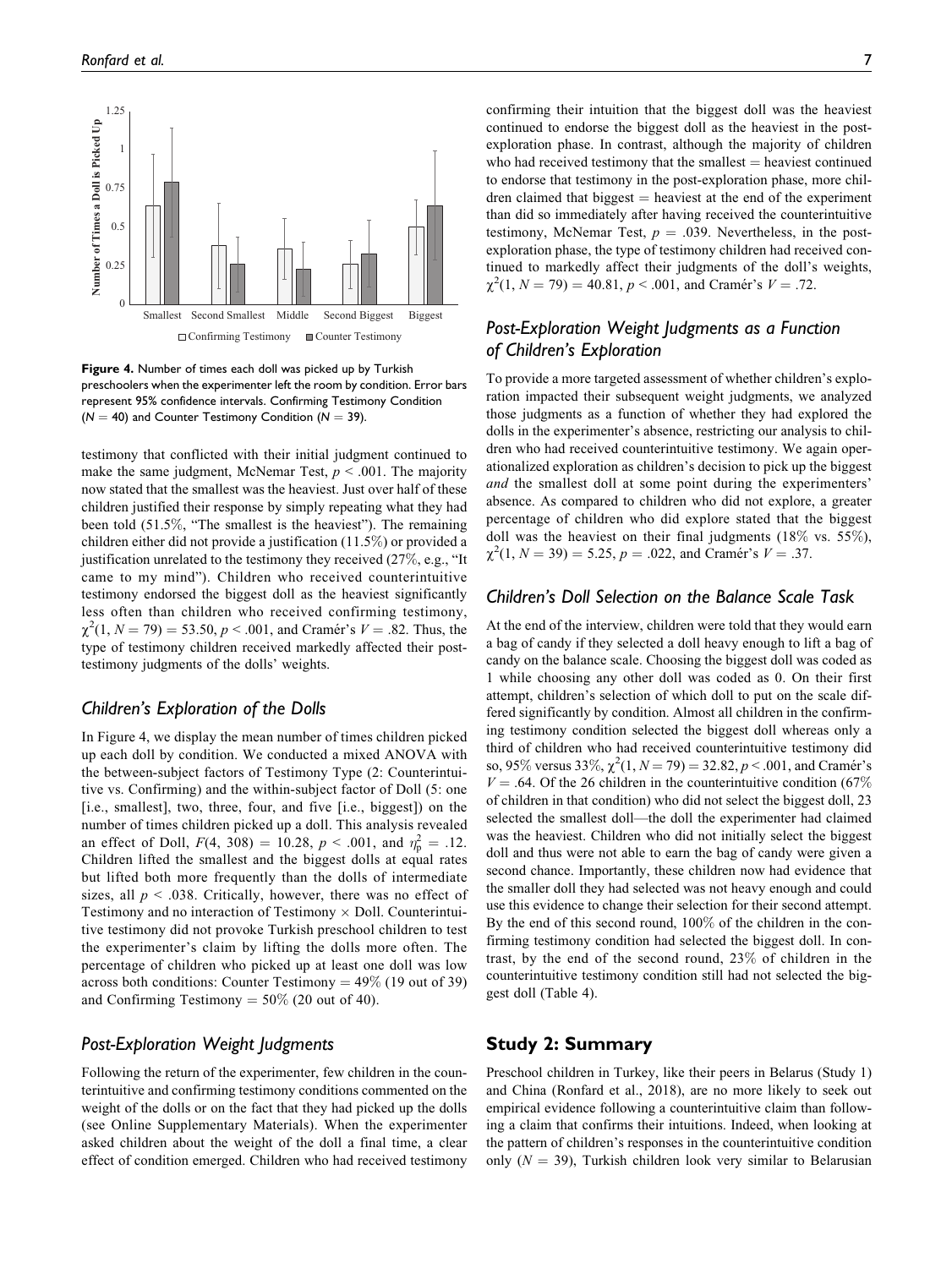children. The majority (56%,  $n = 22$ ) endorsed the experimenter's testimony, did not test it, and continued to endorse it at the posttest;  $10\%$  ( $n = 4$ ) of children did not test the experimenter's claim but vacillated in their endorsement of it. A very small group of children  $(5\%, n=2)$  were skeptical of the claim initially (did not endorse it), did not test it, and did not endorse it on the experimenter's return. The last group of children (28%,  $n = 11$ ) did assess the experimenter's claim by exploring the dolls with about half of those children stating that biggest = heaviest (i.e., only 15%,  $n = 6$  of the children in the counterintuitive condition) when the experimenter returned to the room.

### **Discussion**

Do preschool children seize opportunities to empirically examine surprising claims—claims that run counter to their intuitions? To answer this question, we conducted a replication of Ronfard et al. (2018; conducted in the People's Republic of China) in Belarus and Turkey. Replicating prior work, we found that most children endorsed the counterintuitive claim that the smallest doll was the heaviest (Belarus  $= 87\%$  and Turkey  $= 90\%$ ) and did not spontaneously investigate it by picking up the dolls in the experimenter's absence (Belarus =  $75\%$  and Turkey =  $72\%$ ). Extending prior work, we found that children continued to endorse the claim that the biggest doll was the heaviest even at a potential cost to themselves: When asked to select a doll that would be heavy enough to lift a large bag of candy, the majority of Turkish children selected the smallest doll. However, on subsequent attempts, they often switched to selecting the biggest doll. By implication, preschool children can update their belief in the experimenter's claim when faced with empirical evidence contracting that claim. However, they do not appear to spontaneously seek out such evidence. Also extending prior work, we found that whether or not children tested the experimenter's claim was unrelated to their parents' endorsement of authoritarian beliefs (Experiments 1 and 2). In sum, across diverse countries, preschool children generally accept, and are willing to act on the basis of, an adult's surprising claim without testing the truth of that claim. Why?

One reason for preschool children's apparent credulity may be the nature of claim. Weight is an invisible property. Children do not have direct perceptual access to it. Moreover, although preschool children expect bigger objects to be heavier, they also know that some small objects can be heavy and that some big objects can be light. Our claim was moderately counterintuitive and this likely contributed to children's endorsement of it (see Lane, 2018 for a review). Yet, by itself, the nature of the claim cannot explain why, unlike preschool children, elementary school children engage in empirical testing of that claim (Ronfard et al., 2018; under review).

One explanation for the age-related difference in children's spontaneous exploration of the informant's claim is that preschool and elementary school children differ in their perception of the informant's reliability. Unlike preschool children, elementary school children likely understand that speakers sometimes make false claims—because they are being ironic, cynical, or mendacious (Filippova & Astington, 2008; Mills & Kiel, 2005; Peterson et al., 2012; Talwar & Lee, 2008) or alternatively because their representation of the world is mistaken (Astington et al., 2002). As a result, elementary school children may take a more cautious approach to surprising claims than preschool children. If age-related differences in children's empirical testing are a result of differences in children's perceptions of informant reliability, then preschool children's empirical testing should increase when they are faced with an informant who is clearly unsure about his or her claim, "I know" versus "I think but I'm unsure."

An alternative or additional reason for the lack of empirical testing of counterintuitive claims by preschoolers is that testing a counterintuitive claim requires children to reason through the empirical implications of the claim and to realize how those implications could be checked and potentially falsified. Effectively, our task may tap into children's developing ability to design unconfounded experiments—a skill that emerges around the elementary school years (Chen & Klahr, 1999) and that is related to developments in children's epistemological thinking (Koerber & Osterhaus, 2019; Osterhaus, et al., 2017). Indeed, it may be that the spontaneous decision to test a counterintuitive claim necessitates an understanding that factual claims are verifiable (Butler, et al., 2018).

So far, we have only considered two cognitive explanations for preschool children's failure to test the experimenter's claim. However, it is possible that preschoolers simply did not feel that it was appropriate to carry out such a test. After all, children are often told not to touch things that do not belong to them. However, this explanation faces two challenges. First, receiving a prime to explore did not increase exploration by preschool children who received counterintuitive testimony in Belarus (Experiment 1), Hong Kong, the U.S. (Ronfard et al., under review), and China (Ronfard et al., 2018). However, it did impact the empirical testing of elementary school children in the U.S. and Hong Kong (Ronfard et al., under review). By implication, only elementary school children's empirical testing seems to be inhibited by concerns about permissibility—their exploration increases when they are prompted to explore, but this is not the case for preschool children. Second, parental authoritarianism was not associated with preschool children's exploration of the experimenter's claim in Belarus, Turkey, the U.S., and Hong Kong (Ronfard, under review) but it was associated with the empirical testing of elementary school children in the U.S. and Hong Kong (Ronfard et al., under review). Thus, while the low reliability of the parental authoritarianism scale is a concern and warrants additional research, it does predict empirical testing by older children. This suggests that sociocultural factors and children's belief that they are allowed to test the claim do influence children's empirical testing but apparently only after they have developed the cognitive resources necessary to doubt such claims, as proposed in the preceding paragraph. Thus, researchers interested in how parents and schools influence children's responses to counterintuitive claims should consider investigating such effects with older children. For example, researchers might investigate whether pedagogy that emphasizes children's independent learning (as in Montessori and Reggio Emilia schools) rather than their trust in a teachers' testimony is associated with increased empirical testing of informants' claims.

In sum, we asked: do preschool children seize opportunities to empirically check counterintuitive claims or do they simply acquiesce to what they have been told? Across diverse cultures, they acquiesce. Future work will need to investigate the breadth of this effect as well as its underlying cause. Paradoxically, it may turn out that young children's failure to seek empirical evidence following counterintuitive claims is adaptive rather than maladaptive. It allows them to quickly accept opaque, hard-to-discover, and counterintuitive information from teachers and caregivers. Children who insisted on empirically checking every counterintuitive claim